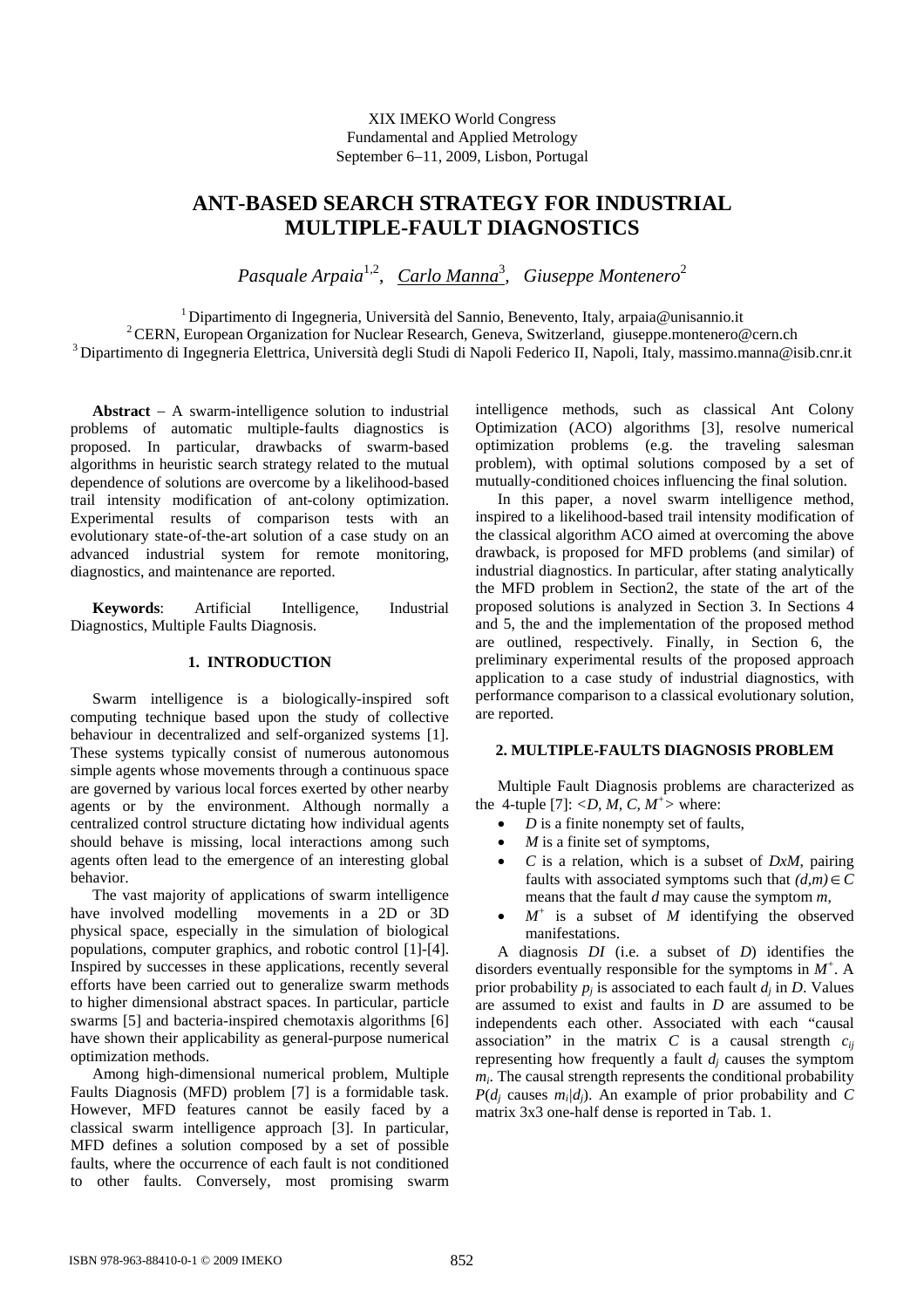Table 1. Prior Probability and *C* Matrix: 3x3 One-Half dense.

|                | $\bm{u}$ | u,   | $\boldsymbol{u}$ |
|----------------|----------|------|------------------|
|                | 0,58     | 0,21 | 0,14             |
| m <sub>1</sub> | 0,91     | 0,38 | 0,50             |
| m <sub>2</sub> | 0,02     | 0,25 | 0,17             |
| m <sub>3</sub> | 0.13     | 0,56 | 0,16             |

Using this approach, a relationship for calculating the "relative likelihood", denoted *L(DI, M+ )*, of a diagnosis *DI,* given the observable symptoms  $M^+$ , can be derived. The likelihood is the product of three factors:

$$
L(DI, M^{+}) = L_{1}L_{2}L_{3}
$$
 (1)

where the first factor,

$$
L_1 = \prod_{m_i \in M^+} (1 - \prod_{d_j \in DI} (1 - c_{ij}))
$$
 (2)

is the likelihood that faults in *DI* cause the manifestations in *M+* , the second factor,

$$
L_2 = \prod_{d_j \in DI} \prod_{m_l \in \text{effects}(d_j) - M^+} (1 - c_{ij}) \tag{3}
$$

is the likelihood that faults in *DI* do not cause the manifestations outside of  $M^+$ , and finally, the third factor,

$$
L_3 = \prod_{d_j \in DI} \frac{p_j}{(1 - p_j)}\tag{4}
$$

is the likelihood that a highly probable fault  $d_i$  contributes significantly in the overall likelihood of a diagnosis *DI* containing *dj.*

The quantity *L* in (1) has to be maximized in order to find the most probable cause (fault) determining the observable symptoms.

#### **3. STATE OF THE ART**

Many methods for finding the optimal solution of problem (1) have been proposed [8]-[18]. Some of these can be derived from the exact approaches for deriving the marginal a-posteriori probabilities, such as clique-tree propagation algorithms [8]-[9], by replacing the summation by maximization. Dawid [10] developed an efficient algorithm to calculate the solution in a junction tree by using max-marginalization. The max-marginalization can be employed also to eliminate variables.

However, if the number of configurations is large, the maximization itself will be very costly. A message-passing scheme derived by Pearl [11], the "belief revision" is guaranteed to converge and find the optimal solution for cases of cycle-free graphs. Confronted with the intractability of exact inference, many researchers have resorted to approximate inference algorithm.

Among the proposed approximate inference algorithms, search-based optimization methods, such as genetic algorithms (GAs), can be employed to find an approximate solution of the problem (1). Several authors have used GAs to find approximate solutions [14]-[16]. The performance of GAs is highly dependent on their parameter settings. Kask and Dechter [17] showed how their combination with other methods, such as stochastic simulation, achieves better performance than individual application. Yuan et al. [18] developed the annealed algorithm, using Monte Carlo methods for sampling the target distribution, applied to the simulation of a non homogeneous Markov chain. However, its performance is to be improved by fine adjustments of the annealing speed and the number of iterations.

#### **4. THE PROPOSED METHOD**

The issue stated by eq. (1) can be classified as a hard combinatorial optimization problem. This kind of problem is defined as [19]: given a graph with *N* nodes numbered from 1 to *N*, an accurate permutation of *N* elements among  $2^n$  - in the worst case –verifying a specified rule has to be found.

Owing its powerful performance in combinatorial optimization problems [3], ACO approach is an excellent candidate. The main idea is to adapt the classical Ant-Colony system to the search of optimal diagnosis in industrial MFD by modifying its strategy of conditioning potential solutions suitably.

The feasibility of this approach was analyzed by checking the problem representation of the set of definitions provided by Dorigo *et al* in [3], [12]-[13]. Therefore, the following considerations must be taken into account:

- The number of the admissible states of the problem are *2n* ;
- The objective function  $f$  and the cost function  $J$  overlap  $(f = J = L$  the likelihood function);
- The cost function, evaluated upon a current node during the search, depends on the occurred symptoms and previous ant's path;
- Specifying a set of visited node (a tour) the ants associated to several permutations of such nodes show the same value of *f* (redundant paths);
- Several sub-paths lead to a probability of null transition.

The above points point out the need of the MFD problem for a different formulation of the ant colony algorithm with respect the common one.

In the classical ACO, at each iteration, a number of artificial ants are considered [3]. Each of them builds a solution by walking from vertex to vertex on the graph with the constraint of not visiting any vertex already visited in her walk. At each step of the solution construction, an ant selects the following vertex to be visited according to a stochastic mechanism biased by the pheromone: when in vertex *i*, the following vertex is selected stochastically among the unvisited ones. In particular, if vertex *j* was not visited, it can be selected with a probability proportional to the pheromone associated with edge (*i, j*).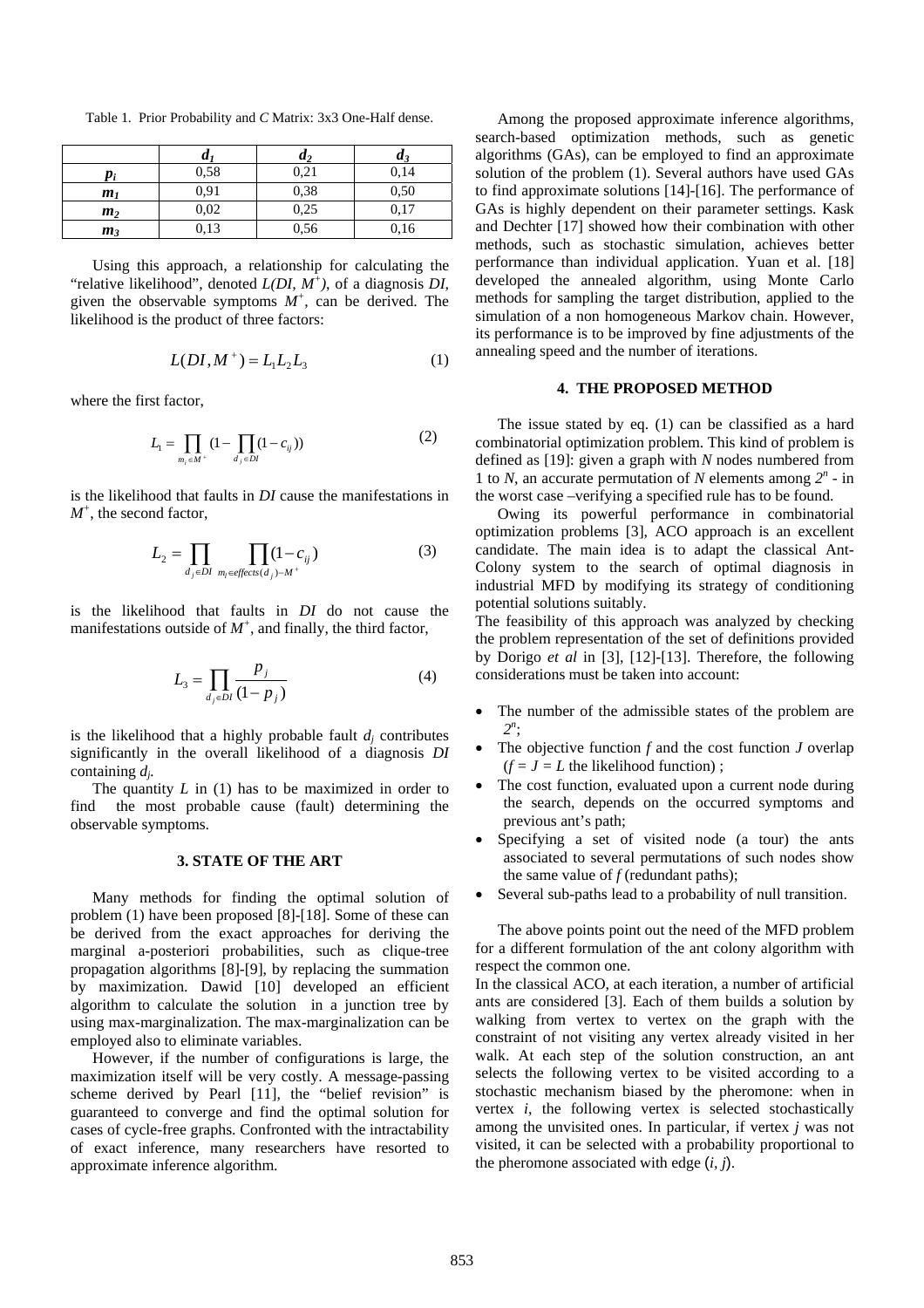At the end of an iteration, on the basis of the quality of the solutions constructed by the ants, the pheromone values are modified in order to bias ants in future iterations to construct

solutions similar to the best ones previously constructed.

However, in state-of-the-art versions [3], [12]-[13], pheromone is associated with the edge  $(i,j)$ , by constraining to its current position the choice of a single ant when has to visit the next vertex. In this way, the final solution depends on the order the ants visit the vertexes. However, in the definition of MFD problem, the presence or the absence of a specific fault *di* can not be affected by all other faults [7]. In other words, the final solution must not be dependent on the order of the choices *di* but only on their presence (or absence).

Consequently, the classical ant-based approach of [3], [12]-[13] can not be applied to MFD problem straightforwardly.

Then, in the present paper, a different approach is proposed: the fully-connected graph (where the vertexes are the possible faults) is considered. In particular, the vertex to be considered are the faults  $d_i$  (the presence of fault) and also the associated  $\neg d_i$  (absence of the fault *d<sub>i</sub>*). Again, the graph is weighted on the vertex (and not on the edge (*i.j*) such as in the classical approach). The graph in Fig. 1 is an example for a multiple diagnosis problem with only 3 faults. At each iteration, the variable pheromone (deposited by the ants) is associated at each vertex and not on the edge (i.e. at choice presence/absence of fault *di*). In this way, the next ant choice is not conditioned by the current one and the final solution does not depends on the order by which the ants visited every vertex (such as in MFD problem).



Fig. 1. Example of a fully connected graph for a multiple diagnosis problem of 3 faults.

At this point, let be  $d_i \in D$  of the matrix *C* in the multiple faults diagnosis problem are the towns of weighted graph, the problem of finding best *DI* for an observable symptoms can solved with ant based strategy.

Indeed, let  $\tau_i(t)$  be the intensity of trail on the vertex  $d_i$  at time *t*. At each iteration of the algorithm trail intensity becomes:

$$
\tau_i(t+1) = \rho \cdot \tau_i(t) + \Delta \tau_i(t, t+1) \tag{5}
$$

where  $\rho$  is a coefficient such that  $(1-\rho)$  represents the evaporation of trail,

$$
\Delta \tau_i(t, t+1) = \sum_{k=1}^m \Delta \tau_i^k(t, t+1)
$$
 (6)

*m* is the number of ants,  $\Delta \tau_i^k(t, t+1)$  is the quantity of trail laid on the vertex  $d_i$  by k-th ant between time  $t$  and  $t+1$ .

The ant is constrained to visit *n* different towns by associating to it a data structure called *tabu list*, storing the visited towns up to time 5t and forbidding the ant to visit them again before a tour has been completed.

In the proposed approach, when the ant visits a specific vertex  $d_i$  (i.e. the fault  $d_i$  is considered in the solution), the tabu list has to contain both the specific vertex  $d_i$  and the associated  $\neg d_i$  (because if the presence of a specific fault  $d_i$ is considered, the absence of the same fault in that solution must be excluded).

Again, the "visibility"  $\eta_i$  is the quantity  $L_i(L_i)$  is the weight associated to the vertex *di*), and the transition probability from the vertex di to the next vertex for the *k-th*  ant is:

$$
p_i(t) = \frac{\left[\tau_i(t)\right]^\alpha \cdot \left[\eta_i\right]^\beta}{\sum_{i \in allowed} \left[\tau_i(t)\right]^\alpha \cdot \left[\eta_i\right]^\beta}
$$
(7)

where "allowed" are the vertexes not in the *tabu* list, and  $\alpha$ and  $\beta$  are parameters for controlling the relative importance of trail versus visibility.

Different choices for computing  $\Delta \tau_i(t, t+1)$  for the *kth* ant causes different instantiations of the ant algorithm. In particular, in the proposed method, the quantity (1) acts as weight  $L_i$  for the generic vertex  $d_i$ . Thus, the relative likelihood in (1) allows the trail intensity in (6) to be chosen.

#### **5. IMPLEMENTATION**

According to the previous definition, an Ant Colony algorithm with vertex trail update for the solution of the MFD problem is defined. A phase of initialization, before the starting of search, takes place, i.e. the algorithm parameters are set: a binary string representing the occurred symptoms is filled out, the tendency matrix and prior probability are loaded, and each element of the vertex trail matrix is set to a default value too. Afterward, the ants on a single fault presence/absence (a node) are placed randomly. Then the *tabu* list, the initial diagnosis (coded as symptoms), and the list of the visited nodes are associated to each ant. Such a phase is repeated at the beginning of each colony tour. Thereafter, each ant in the colony carries out a complete search on the graph, pointing out a diagnosis as a whole. The probability of the ant to move from a current node to a next one (updating of the ant diagnosis) can be set as either the value reported in eq. (7), or with uniform distribution (when the likelihood function is 0 for all the accessible nodes [7]). Obviously, during the ant journey, all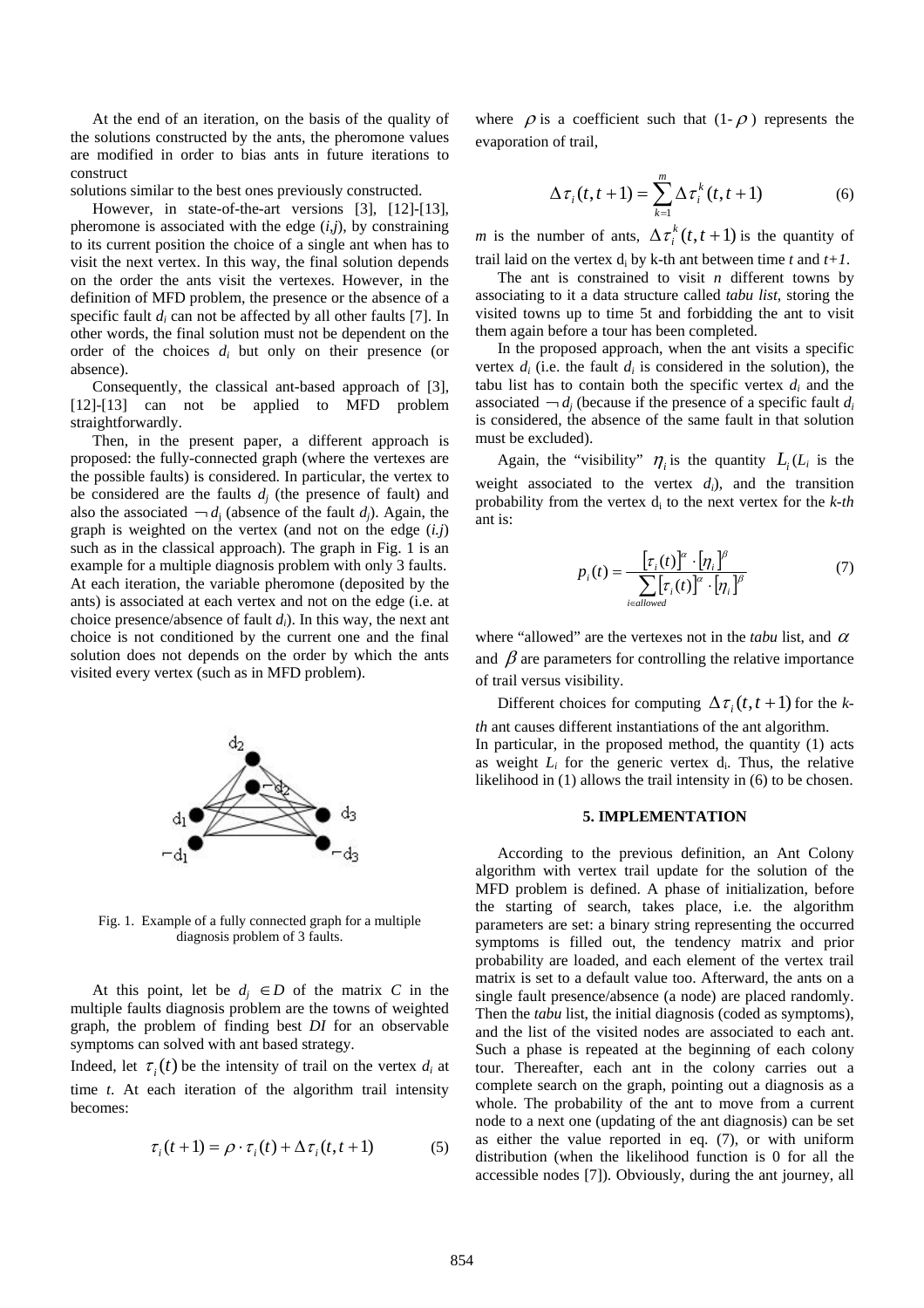the quantity associated to the ant are updated at each visited node. Then, the founded solution for each ant is used in order to update the vertex trail matrix for the next colony tour and the solution with maximum value is stored. The algorithm ends after a predetermined number of set cycles.

### **6. EXPERIMENTAL RESULTS**

The proposed approach has been tested and compared with a GA approach on MFD problem reported in [16]. In [16], a GAs approach to the MFD problem has been applied to the tendency matrix with 15 faults and 10 anomalies. The authors found the best solution for a value of goodness (likelihood)  $L = 7.70 * 10<sup>-2</sup>$  of the equation (1).

With this aim, the proposed ant-based diagnostic algorithm was implemented in Matlab 7.0, and applied on the same tendency matrix in [16]*.* The parameter setting of ant-based diagnostic algorithm was:

- $m = 100$ ;
- $\alpha = 1$ :
- $\beta = 30$

where *m* is number of ants,  $\alpha$  and  $\beta$  are the weighted trail coefficient and the visibility weighted coefficient defined in (7), respectively.

In Fig. 2, the average likelihood is represented as a function of the number of cycles. After only 200 iterations the antbased diagnostic algorithm found the best solution for a value of goodness  $L = 7.77 * 10^{-2}$  of the equation (1), corresponding to the same solution of GAs approach reported in [16].

Hence, the two approaches are very similar in the performance and results, although the ant-based diagnostic approach is simpler in parameter setting than the GAs approach and requires a lower number of iterations (only 200 in this case).

#### **7. CONCLUSIONS**

In this paper, a novel approach to the Multiple Faults Diagnosis problem based on swam intelligence, has been proposed.

The proposed method has been compared to the GAs approach on MFD problem [16]. Preliminary performance tests showed encouraging results. They constitutes a sound basis for a possible more effective alternative to classical MFD solutions, in particular where a complexity of the problem is high. However, the study is currently ongoing, and a final conclusion can not be drawn yet.



Fig. 2. Experimental average likelihood vs number of cycles.

#### **ACKNOWLEDGEMENTS**

This work was sponsored by the Italian research project of the Regione Campania (POR 3.17 ICT) in cooperation with G&T srl of Naples (Italy), whose support the authors gratefully acknowledge. Authors thank Ernesto De Matteis of the Sannio Team at CERN for his support to the research development.

#### **REFERENCES**

- [1] R. Arkin, T. Balch, "Cooperative multiagent robotic system", In: D. Kortenkamp, R. Bonasso and R. Murphy editors, *Artificial Intelligence and Mobile Robots;*  MIT/AAAI Press, Cambridge, MA, 1998.
- [2] B. Arnaldi, R. Cozot, S. Donikian, "Simulating automated cars in a virtual urban environment", In: M Goebel editor, *Virtual Environment '95;* Eurographics Collection, pp 171- 184, Wien-New York, Springer, 1995.
- [3] M. Dorigo, V. Maniezzo, A. Colorni, "The Ant System: Optimizing by a colony of cooperating agents", *IEEE Trans. Syst. Man Cybern-Part B*, vol. 26, n°1, pp 1-13, 1996
- [4] C. Reynolds, "Flocks, herds and school: A distribuited behavioral model ", *Computer Graphics*, vol. 21, n°4, pp 25- 34, 1987.
- [5] J. Kennedy, R.C. Eberhart, Y Shi, "Swarm Intelligence ", San Francisco CA: Morgan Kaufmann, 2001.
- [6] S. Muller, J. Marchetto, S. Airaghi, P. Kournoutsakos "Optimization based on bacterial Chemotaxis", *IEEE Trans. On Evolutionary Computation,* vol. 6, n.1, pp 16-29, 2002
- [7] Y. Peng, J. A. Reggia, *Abductive Inference Models for Diagnostic Problem Solving*, Springer-Verlag, Berlin, 1990
- [8] S. L. Lauritzen, D.J. Spiegelhalter, , "Local computations with probabilities on graphical structures and their appliocation on expert systems ", *Proc. R. Stat. Soc., Series B,* vol. 50, n. 2, pp. 154-227, 1998
- [9] F. V. Jensen, S.L. Lauritzen, K.G. Olsen, "Bayesian updating in causal probabilistic networks by local computations ", *Comput. Statistic. Q.,* vol 5, n. 4, pp 269- 282, 1990.
- [10] A. P. Dawid, "Application of a general propagation algorithm for probabilistic expert systems", *Statistic Comput.,* vol 2, n. 1, pp 25-36, 1992.